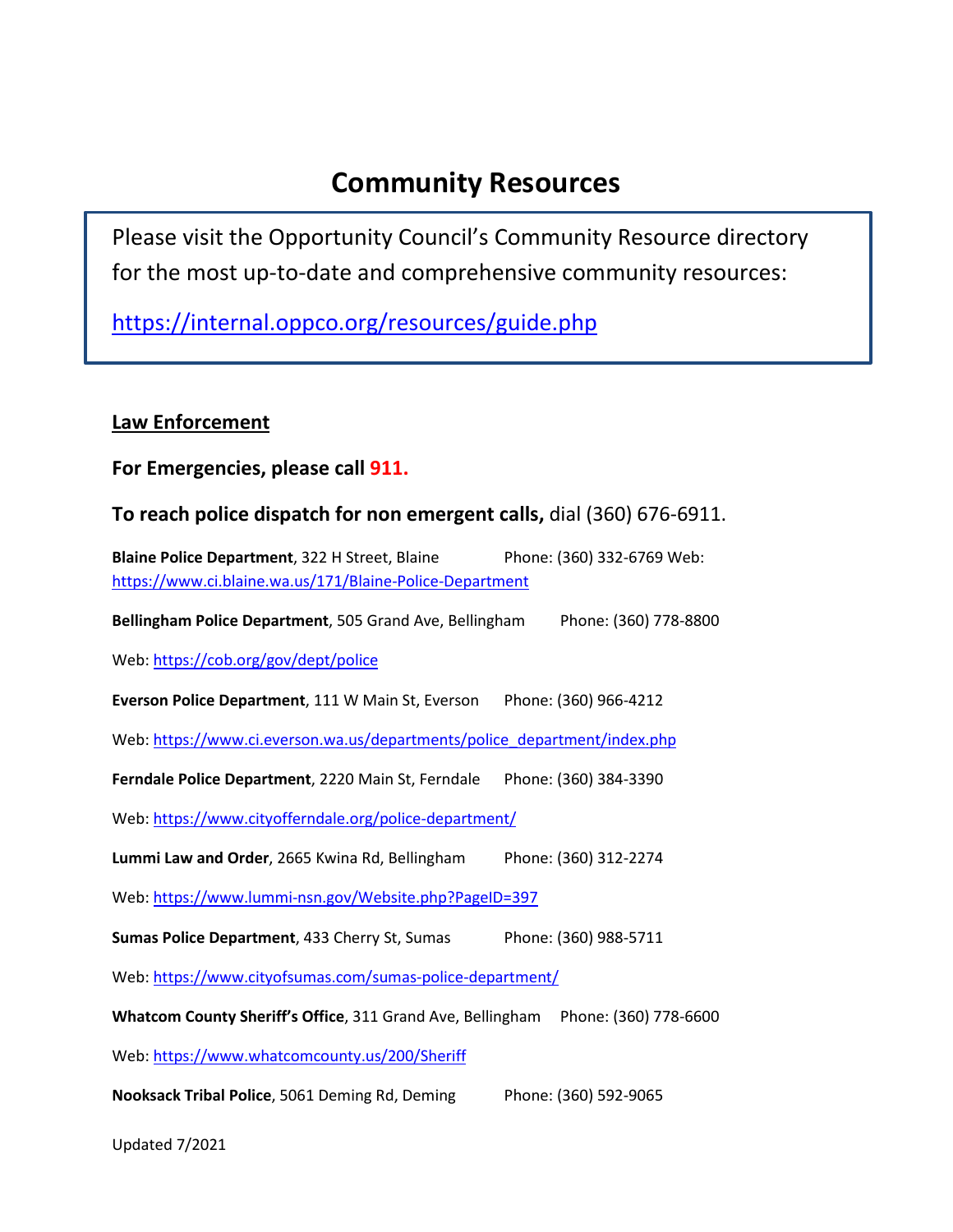Web[: https://nooksacktribe.org/departments/law-enforcement/](https://nooksacktribe.org/departments/law-enforcement/)

### **Domestic Violence & Sexual Assault Services**

**Domestic Violence and Sexual Assault Services**, 1407 Commercial St, Bellingham

24 Hour Helpline: (360) 715-1563 Web[: https://www.dvsas.org/](https://www.dvsas.org/)

**Brigid Collins Family Support Center**, 1231 N. Garden St. #200, Bellingham Phone: (360) 734-4616

Web[: https://www.brigidcollins.org/](https://www.brigidcollins.org/)

**Consultation and Sexual Assault Support Services,** WWU Phone: (360)650-3700

Web[: https://pws.wwu.edu/consultation-and-sexual-assault-support-casas](https://pws.wwu.edu/consultation-and-sexual-assault-support-casas)*\*Offers support and advocacy for Western Washington University Students*

**Lummi Victims of Crime**, 2616 Kwina Rd, Bellingham Phone: (360) 312-2015

Web[: https://www.lummi-nsn.gov/Website.php?PageID=399](https://www.lummi-nsn.gov/Website.php?PageID=399) *\* Members of Lummi and other tribes only*

**Nooksack Tribe Tl'ils Ta'á'altha Victims of Crime Program**, 5061 Deming Rd, Deming

Phone: (360) 325-3310 Web[: https://nooksacktribe.org/departments/youth-family](https://nooksacktribe.org/departments/youth-family-services/tlils-taaaltha-victims-of-crime-program/)[services/tlils-taaaltha-victims-of-crime-program/](https://nooksacktribe.org/departments/youth-family-services/tlils-taaaltha-victims-of-crime-program/)

**Skagit Domestic Violence and Sexual Assault Services**, 1521 B, Mt. Vernon

24 hour Helpline: 1-888-336-9591 Web:<https://www.skagitdvsas.org/>

**National Domestic Violence Hotline:** 1-800-799-7233

**National Sexual Assault Hotline:** 1-800-656-HOPE

**National Teen Dating Violence Hotline:** 1-866-331-9474

**Northwest Network of Bisexual, Trans, Lesbian and Gay Survivors of Abuse:** (206) 568-7777

Web[: https://www.nwnetwork.org/](https://www.nwnetwork.org/)

**Office of Crime Victim Advocacy**, 1011 Plum Street SE, Olympia Phone: 1-800-822-1067

Web[: https://www.commerce.wa.gov/serving-communities/crime-victims-public-safety/office-of-crime](https://www.commerce.wa.gov/serving-communities/crime-victims-public-safety/office-of-crime-victims-advocacy/)[victims-advocacy/](https://www.commerce.wa.gov/serving-communities/crime-victims-public-safety/office-of-crime-victims-advocacy/)

**Victim Support Services**, Everett Phone: (360) 756-1780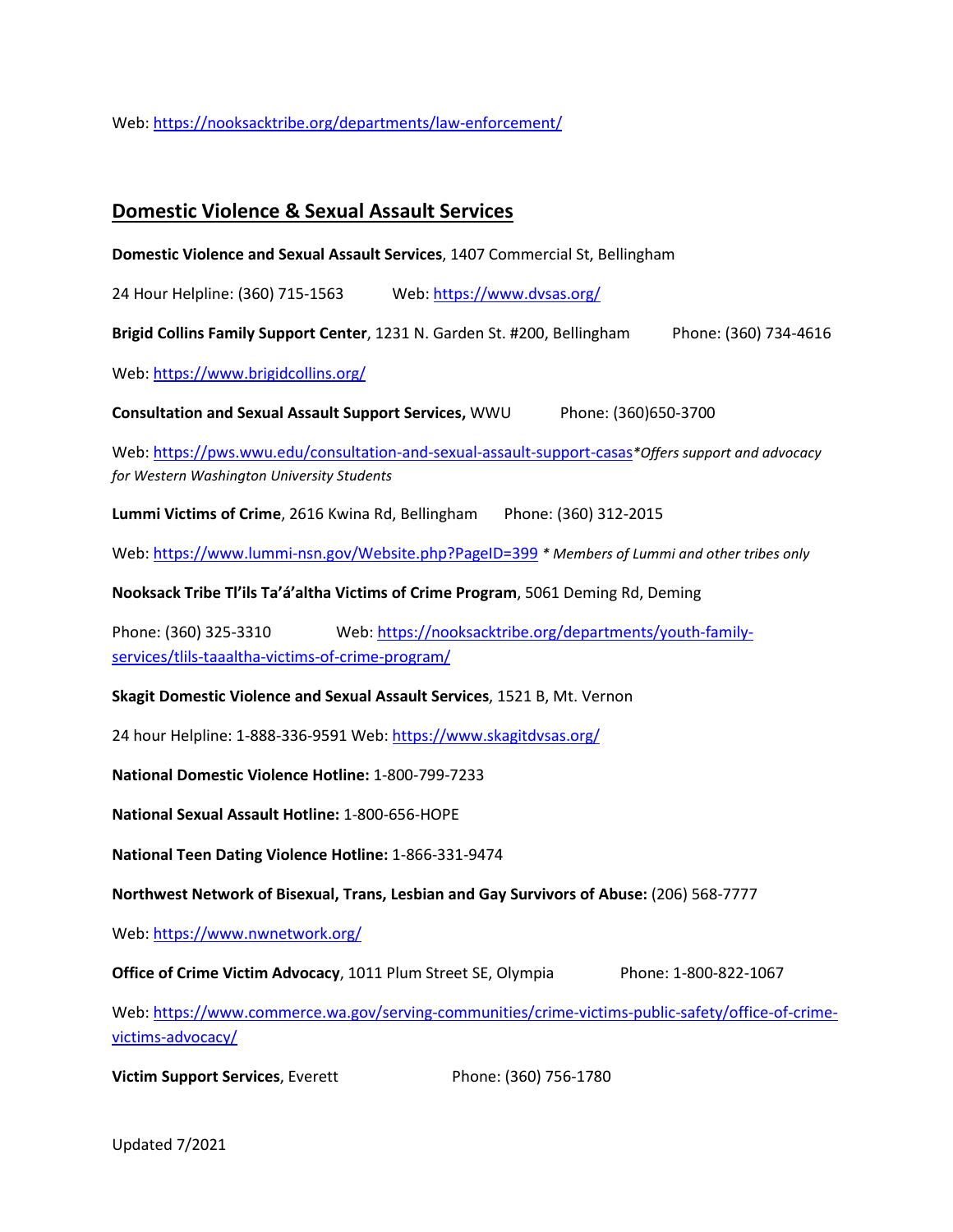24 hr Crisis Line: 1-888-288-9221 Web[: https://victimsupportservices.org/](https://victimsupportservices.org/)

# **Batterers Treatment Programs**

| Relationship Resources-Andrea Cary-Grant, MA, P.O. Box 676, Everson                                                       | Phone: (360) 220-0924 |
|---------------------------------------------------------------------------------------------------------------------------|-----------------------|
| Waterfront Counseling, 228 Cherry St, Blaine Phone: (360) 332-1000                                                        |                       |
| Lummi Behavioral Accountability Program- Shaleena Bertram, MSW, LMHC<br>* Members of Lummi and other tribes only          | Phone: (360) 312-2093 |
| Arise Well Counseling Services LLC, 1610 Grover St #B11, Lynden                                                           | Phone: (425) 200-5593 |
| Web: https://arisewellcounselingservices.com/services                                                                     |                       |
| Wellspring Family Services, 1900 Rainier Ave South, Seattle<br>Phone: (206) 826-3050                                      |                       |
| *Offers Lesbian Domestic Violence Intervention                                                                            |                       |
| La Esperanza Health Counseling Services, 205 W Steward Rd. Suite 108, Mt. Vernon                                          |                       |
| Phone: (425) 248-4534 Web: http://www.laesperanzahcs.org/home *Spanish speaking & bi-cultural                             |                       |
| Phoenix Domestic Violence Services, 1601 E. College Way, Mt. Vernon Phone: (360) 848-8437                                 |                       |
| Phone: (360) 775-1125<br>Follman Agency, 910 S. Anacortes St., Burlington                                                 |                       |
| Web: https://follmanagency.com/                                                                                           |                       |
| Swinomish Tribe, 17337 Reservation Rd., La Conner<br>Phone: (360) 466-7307 *Members of Swinomish<br>and other tribes only |                       |
| <b>Elder Abuse &amp; Elder Services</b>                                                                                   |                       |
| <b>Adult Protective Services</b><br>Phone: 1-877-734-6277                                                                 |                       |
| Web: https://www.dshs.wa.gov/altsa/home-and-community-services/report-concerns-involving-<br>vulnerable-adults            |                       |
| Northwest Regional Council, 600 Lakeway Dr., Bellingham<br>Phone: (360) 676-6749                                          |                       |
| Web: https://www.nwrcwa.org/                                                                                              |                       |
| Long Term Care Ombudsman, PO Box 23699, Federal Way<br>Phone: 1-800-562-6028                                              |                       |
| <b>Family Caregiver Support Program</b><br>Phone: (360) 738-2500                                                          |                       |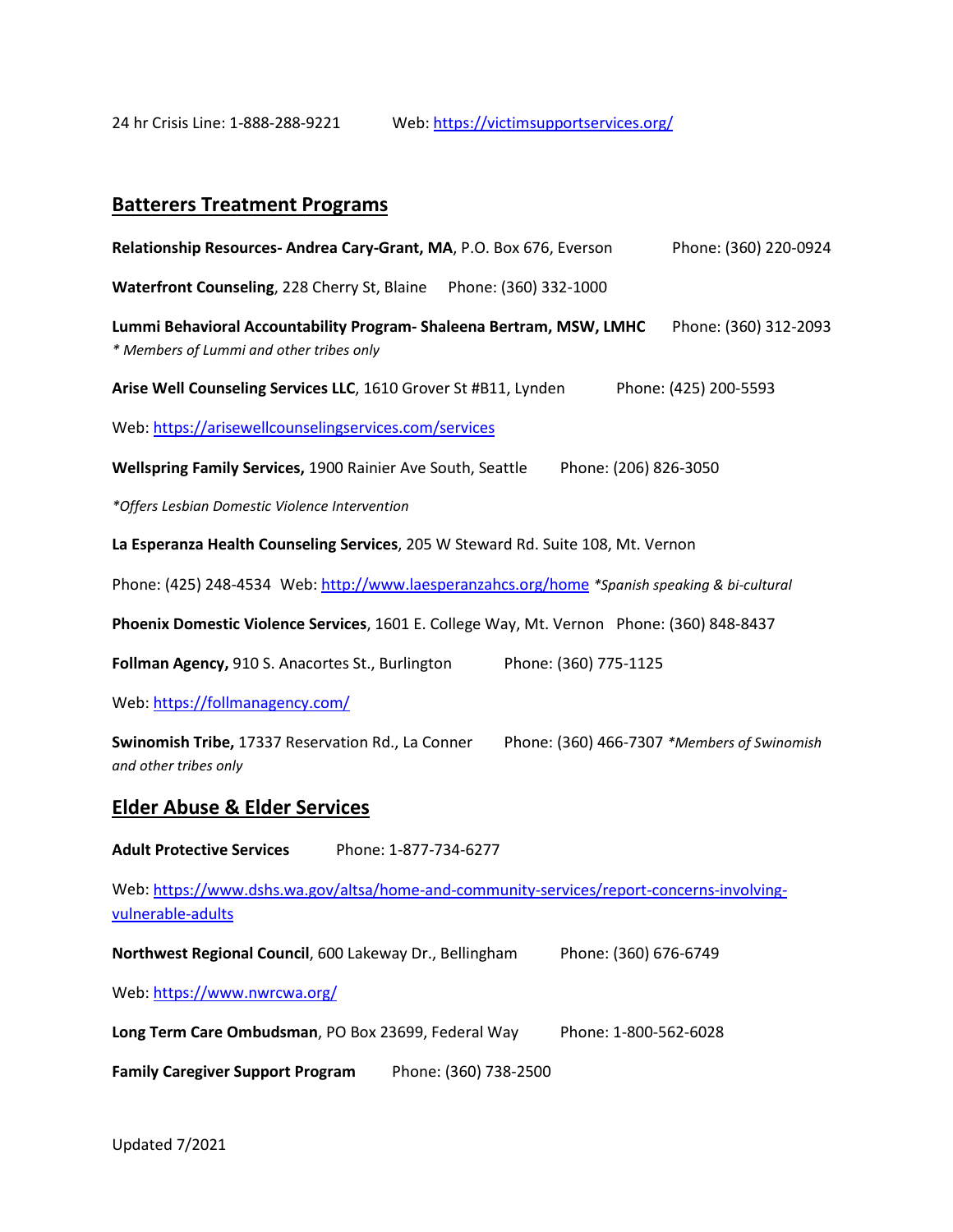**Home & Community Services**, 2219 Rimland Dr. Suite 419, Bellingham Phone: (360) 812-4940 **Residential Care Services**, 3906 172<sup>nd</sup> St NE Suite 100, Arlington Phone: (360) 651-6850 **Senior Information & Assistance**, 600 Lakeway Dr, Bellingham Phone: (360) 738-2500

**Nooksack Tribe Tl'ils Ta'á'altha Victims of Crime Program**, 5061 Deming Rd, Deming

Phone: (360) 325-3310 Web[: https://nooksacktribe.org/departments/youth-family](https://nooksacktribe.org/departments/youth-family-services/tlils-taaaltha-victims-of-crime-program/)[services/tlils-taaaltha-victims-of-crime-program/](https://nooksacktribe.org/departments/youth-family-services/tlils-taaaltha-victims-of-crime-program/)

**Lummi Victims of Crime**, 2616 Kwina Rd, Bellingham Phone: (360) 312-2015

Web[: https://www.lummi-nsn.gov/Website.php?PageID=399](https://www.lummi-nsn.gov/Website.php?PageID=399) *\* Members of Lummi and other tribes only*

**CLEAR Sr.** (For persons aged 60 and over), NW Justice Project Phone: 1-888-387-7111

Web[: https://nwjustice.org/get-legal-help](https://nwjustice.org/get-legal-help)

**Washington Relay for Deaf, Deaf-Blind, Hearing Impaired and Speech Disabled**: 1-800-833-6384

#### **Legal Resources**

**LAW Advocates**, P.O. Box 937, Bellingham Phone: (360) 671-6079

Web[: https://lawadvocates.org/](https://lawadvocates.org/)

**Whatcom Dispute Resolution Services**, 206 Prospect St, Bellingham Phone: (360) 676-0122

Web[: www.whatcomdrc.org](http://www.whatcomdrc.org/)

**Northwest Justice Project**, Phone: 1-888-201-1014

Web[: https://nwjustice.org/home](https://nwjustice.org/home)

**Family Law Court Facilitator**, 311 Grand Ave RM 304, Bellingham Phone: (360) 778-5563

Web[: https://www.whatcomcounty.us/426/Court-Facilitators](https://www.whatcomcounty.us/426/Court-Facilitators)

**Domestic Violence & Anti-Harassment Petitions**, Office of Assigned Council, 311 Grand Ave RM 304

Phone: (360) 778-5564 Web[: https://www.whatcomcounty.us/1774/Civil-Protection-Orders](https://www.whatcomcounty.us/1774/Civil-Protection-Orders)

**Whatcom Attorney Referral, 110 Prospect St, Bellingham Phone: (360) 671-2455** 

Inside Courts Web[: https://courts.wa.gov](https://courts.wa.gov/)

**Washington Law Help** Web[: http://www.washingtonlawhelp.org](http://www.washingtonlawhelp.org/)

Updated 7/2021